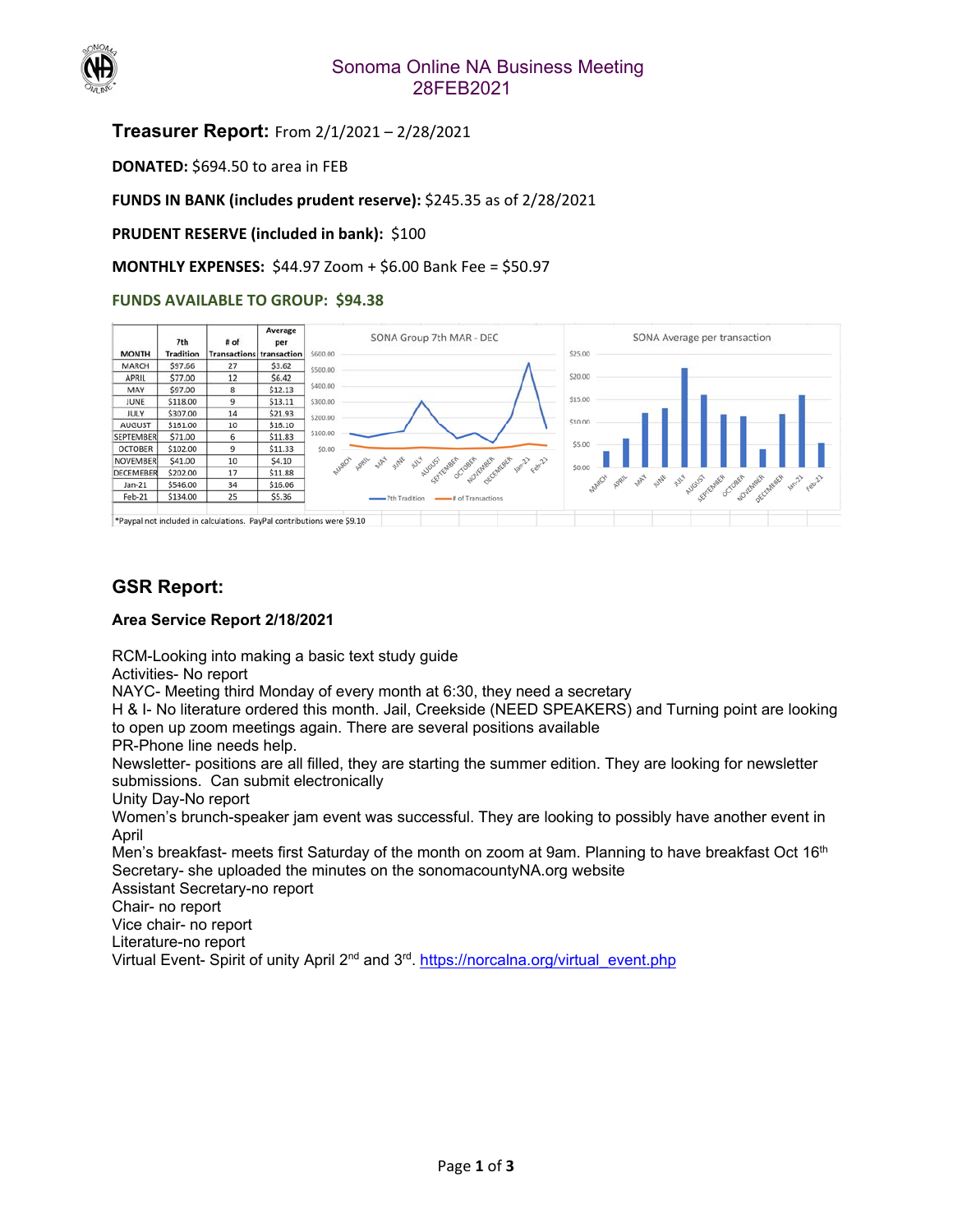

# Sonoma Online NA Business Meeting 28FEB2021



# **OLD BUSINESS:**

**Sounds of Recovery:** Jan SONA group consensus was if they want to join by using the Sonoma Online Group resources, they are able to do so. They had their meeting's group conscience and are now using the Sonoma online login with the ID 4SonomaOnlineNA@gmail.com account.

Will be added to the schedule section of website.

# **Zoom Training:**

- o Put guide together still needed Jeff is tasked with this.
	- Create a standard written protocol for all meetings approved by the group conscience.
		- Create an Ad-hoc committee to create the training guide/protocol/tips & tricks.
			- o Use the Wait Room
			- o Don't Let People Rename Themselves.
			- o Get readers ahead of time so you can keep it muted